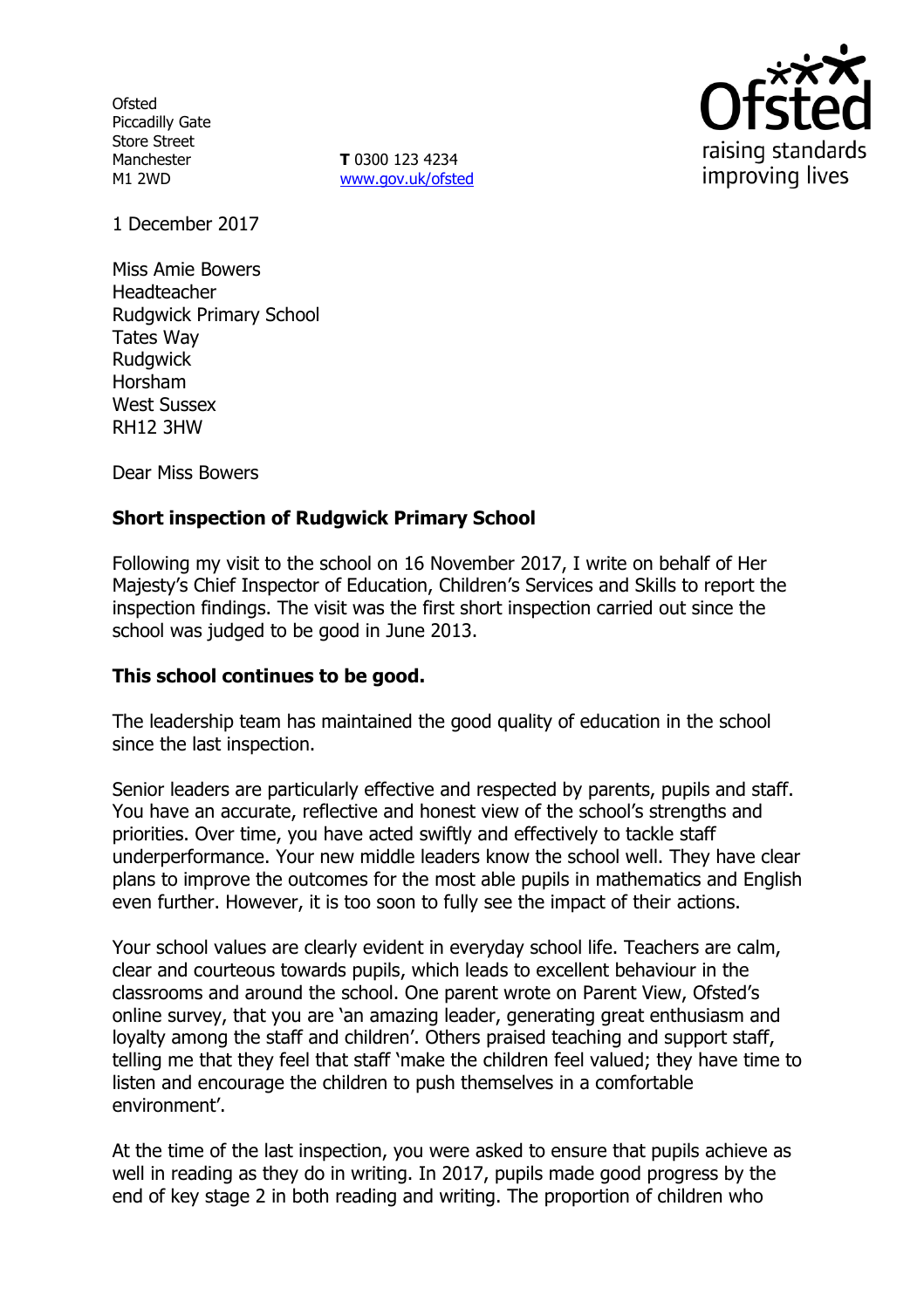

achieve a good level of development by the end of the Reception Year is consistently above the national average. In July 2017, at the end of key stage 1, the proportion of pupils who achieved at the expected standard in reading increased to well above the national average.

Classroom visits showed the school to be a welcoming and happy place. Pupils enjoy coming to school. Pupils in Year 2 were seen working well together to improve their metaphorical language. In Year 4, pupils were enthusiastically appraising their partner's poetry. Year 6 pupils talked excitedly about their woodland lesson in the school's grounds and told me that they thoroughly enjoy opportunities to 'be adventurous while learning'.

Parents have very high regard for the work of the school. Almost all parents who responded to Parent View would recommend the school. The wealth of positive comments received show that parents value the culture of the school and their relationships with staff and school leaders.

Governors know the school well. They regularly update their understanding of the school's strengths and weaknesses by asking searching questions of leaders.

## **Safeguarding is effective.**

Safeguarding procedures are fit for purpose. Records are detailed and of a high quality. A strong culture of safeguarding resonates throughout the school. Leaders maintain a safe and secure environment in which pupils can flourish and learn. Designated safeguarding leaders liaise effectively with external agencies in the best interests of pupils. Leaders log their actions and communication with outside agencies diligently.

Leaders ensure that training for all staff is regularly updated to fully meet the needs of the school. Adults spoken to during the inspection were clear about what they should do if they have any concerns about pupils' welfare.

Pupils receive and understand advice about staying safe in different situations. These include, for example, the risks associated with being online. Bullying incidents are rare, but pupils are confident that, when they do happen, they are dealt with well by teachers. Pupils say that they feel safe and that they have trusted adults in school. All parents and staff who responded to online surveys feel that pupils are safe.

### **Inspection findings**

■ During this inspection I looked at how effectively you addressed the dip in results of the phonics screening check in 2017, the progress that pupils make from their starting points in writing across the school, the progress that the most able pupils make in English and mathematics and leaders' systems to track the impact of additional funding for disadvantaged pupils and for pupils who have special educational needs (SEN) and/or disabilities.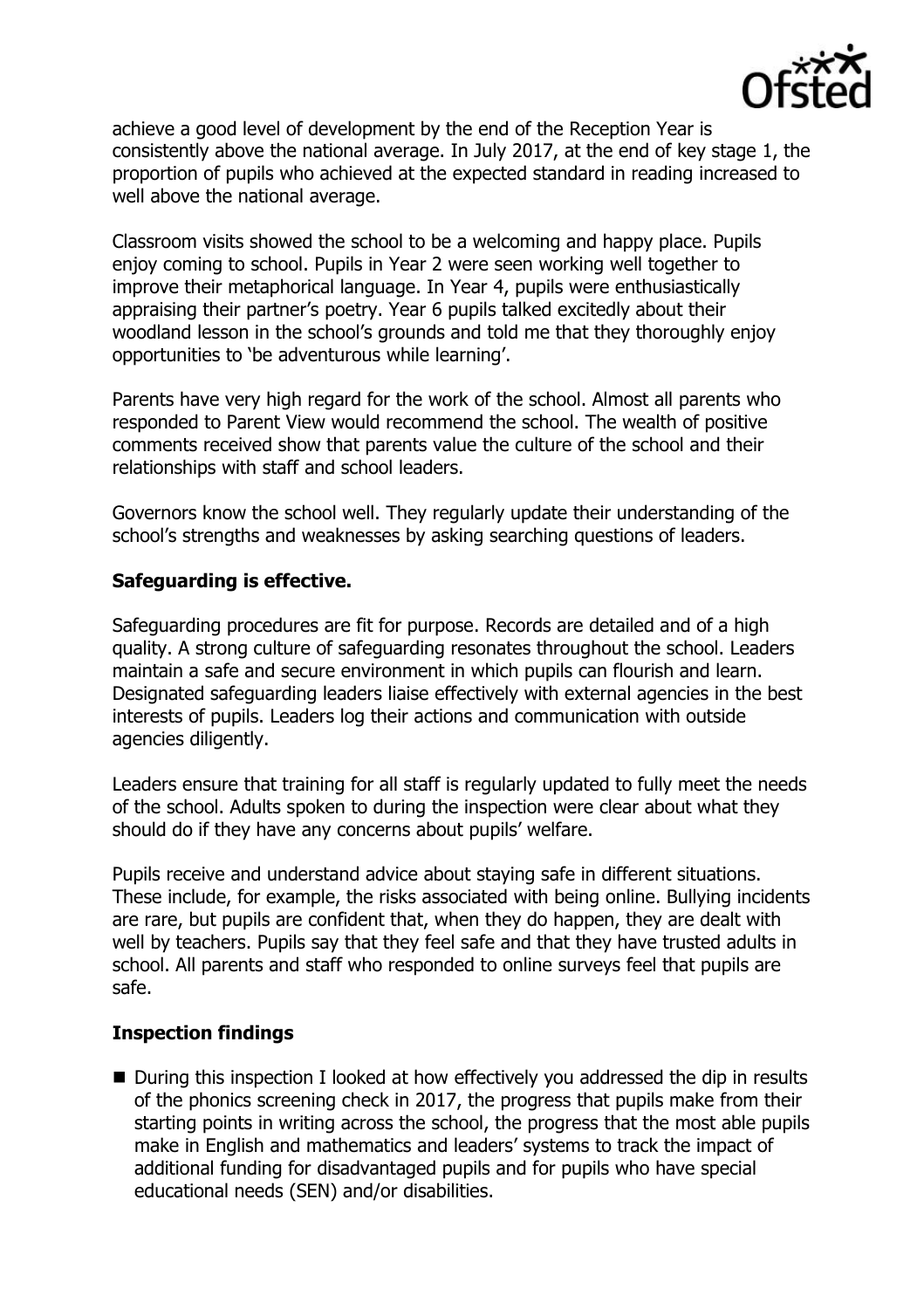

- Historically, pupils made good progress and achieved above the national average in the Year 1 phonics screening check. You were disappointed by the dip in outcomes in 2017, however, and took prompt action to address this. A consistent approach, along with support and training from external providers, has quickly improved teachers' expertise in teaching phonics. Consequently, pupils are now making good progress.
- $\blacksquare$  At the end of key stage 2 in 2016 and 2017, pupils who had left key stage 1 working at the expected standard in writing did not make strong progress. Leaders have addressed this by providing many opportunities for pupils to write in different styles across the curriculum. This is helping pupils to use their writing skills in a range of contexts. Pupils are responding well to this approach. They are proud of their writing, which is well presented across subjects. As a result, progress in writing is good. A new programme has been introduced to teach spelling, which is having a direct impact on raising standards for pupils. You recognise that further evaluation of this programme is necessary to ensure that all pupils are suitably challenged in their learning.
- Senior leaders have given more responsibility to middle leaders for developing the curriculum and checking on the effectiveness of teaching. Middle leaders are rising to the challenge well. They are introducing new initiatives to increase the proportion of pupils who are working at greater depth in English and mathematics. Teachers are receiving helpful support and training to deepen pupils' understanding in mathematics. Senior leaders recognise that it is too early to measure the effectiveness and impact of these initiatives.
- Disadvantaged pupils and pupils who have SEN and/or disabilities, including those who are working at significantly lower levels than their peers, make good progress. Leaders, including governors, place a strong emphasis on making sure that all pupils benefit from consistently effective teaching. Individual plans have small steps of progress clearly identified and draw effectively on the specialist advice that other professionals provide. Your analysis of these groups of pupils shows good awareness of the complex nature of pupils' differing needs. You recognise that leaders and governors need to deepen their understanding of the full impact of pupil premium funding.

### **Next steps for the school**

Leaders and those responsible for governance should ensure that:

- $\blacksquare$  the ongoing monitoring and evaluation of pupils' progress provide a complete picture of the impact of pupil premium funding
- leaders at all levels continue to build on the work already started, so that all pupils who have the potential to work at greater depth or reach high standards do so.

I am copying this letter to the chair of the governing body, the regional schools